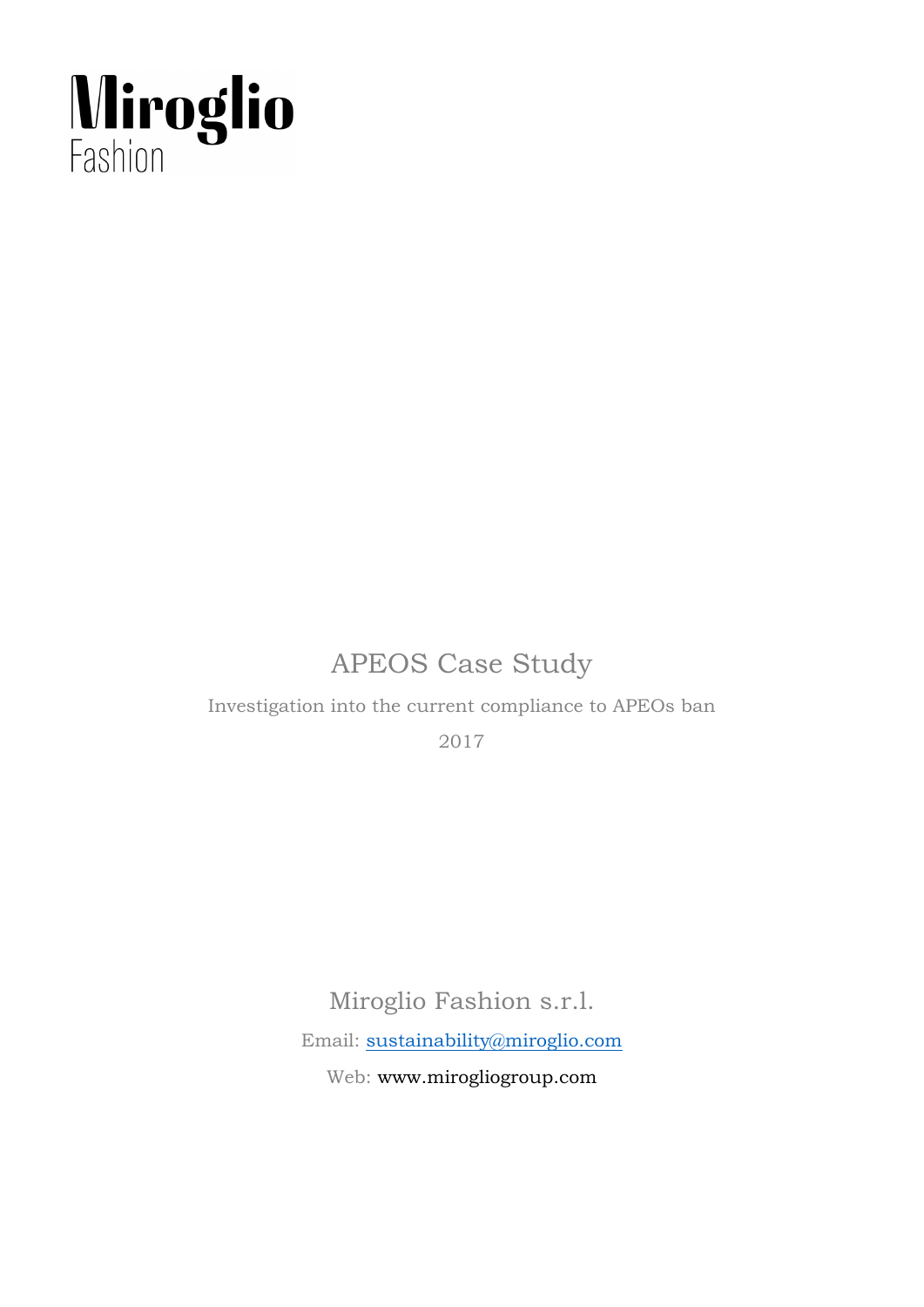## **SCREENING RESULT**

Test reports are done by a certified lab using a method based on a direct determination of APEOS through liquid chromatography-mass spectrometry (LC-MS/MS).

We made the screening at the end of 2017, after picking 2914 pieces produced in the year as you can observe in *Figure 1*. The amount of fail tests was 1035; consequently, talking in percentage the 35.5 % of the reports showed fail tests.



*Figure 1 General Analysis 2017*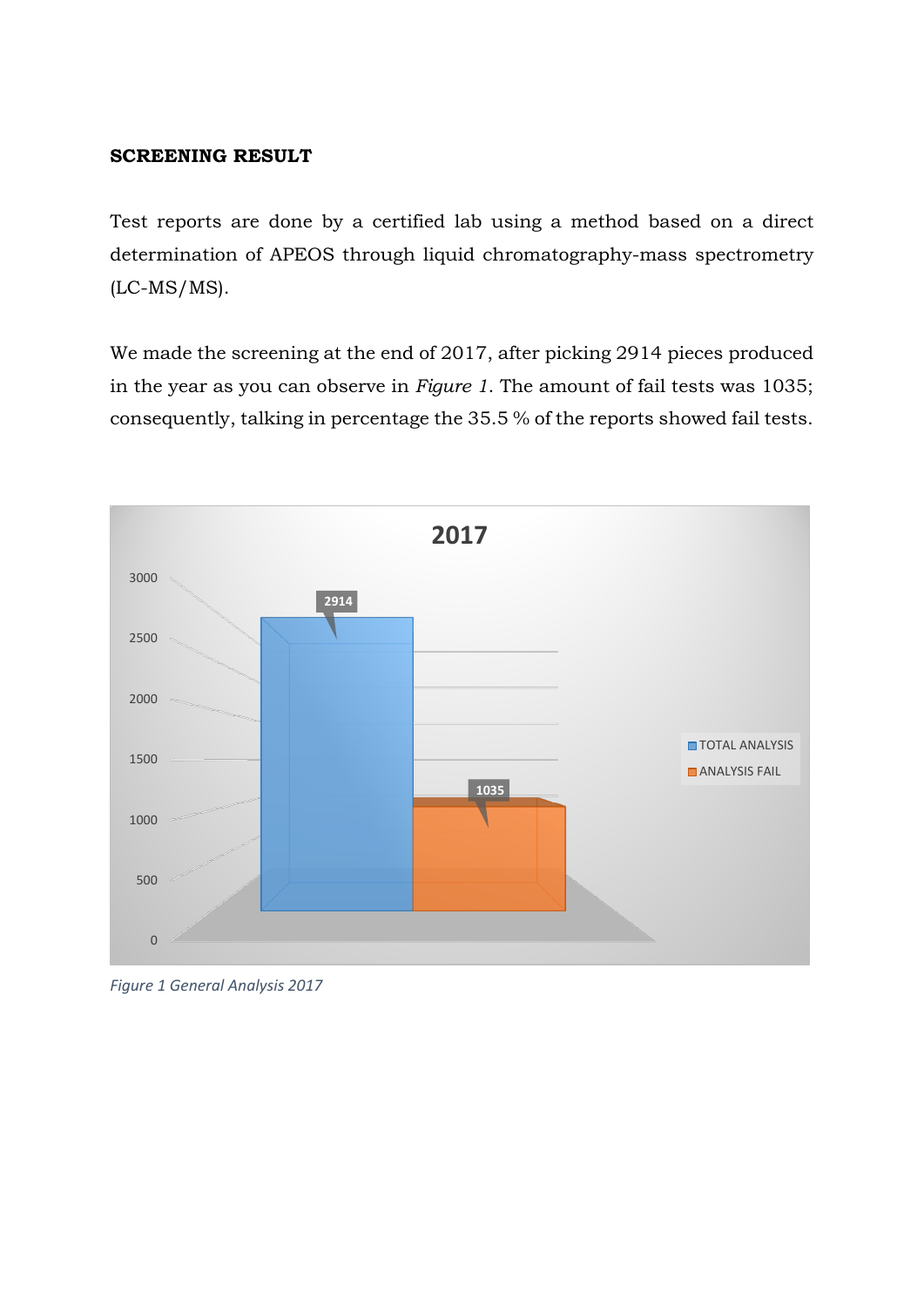*Figure 2* compares the concentration of APEOs in the different fibers. The main fibers are Animals, Leather, Synthetic, Artificial and Vegetable fibers.

The critical situation regarding this assessment can be identified with the animal fibers followed by Leather. If compared to the year 2016, in this graph it can be analyzed a critical worsening in Animal, Leather and Synthetic fiber:

- Animal: the level has increased from 57% in 2016 to 64% in 2017, so far;
- Leather: the level has increased from 52% in 2016 to 58% in 2017, so far;
- Synthetic: the level has increased from 40% in 2016 to 44% in 2017, so far.

In case of animal & synthetic fibers, this increase is also due to the fact that this year we have bought much more regenerated material for our collections.



*Figure 2 Types of Fibers 2017*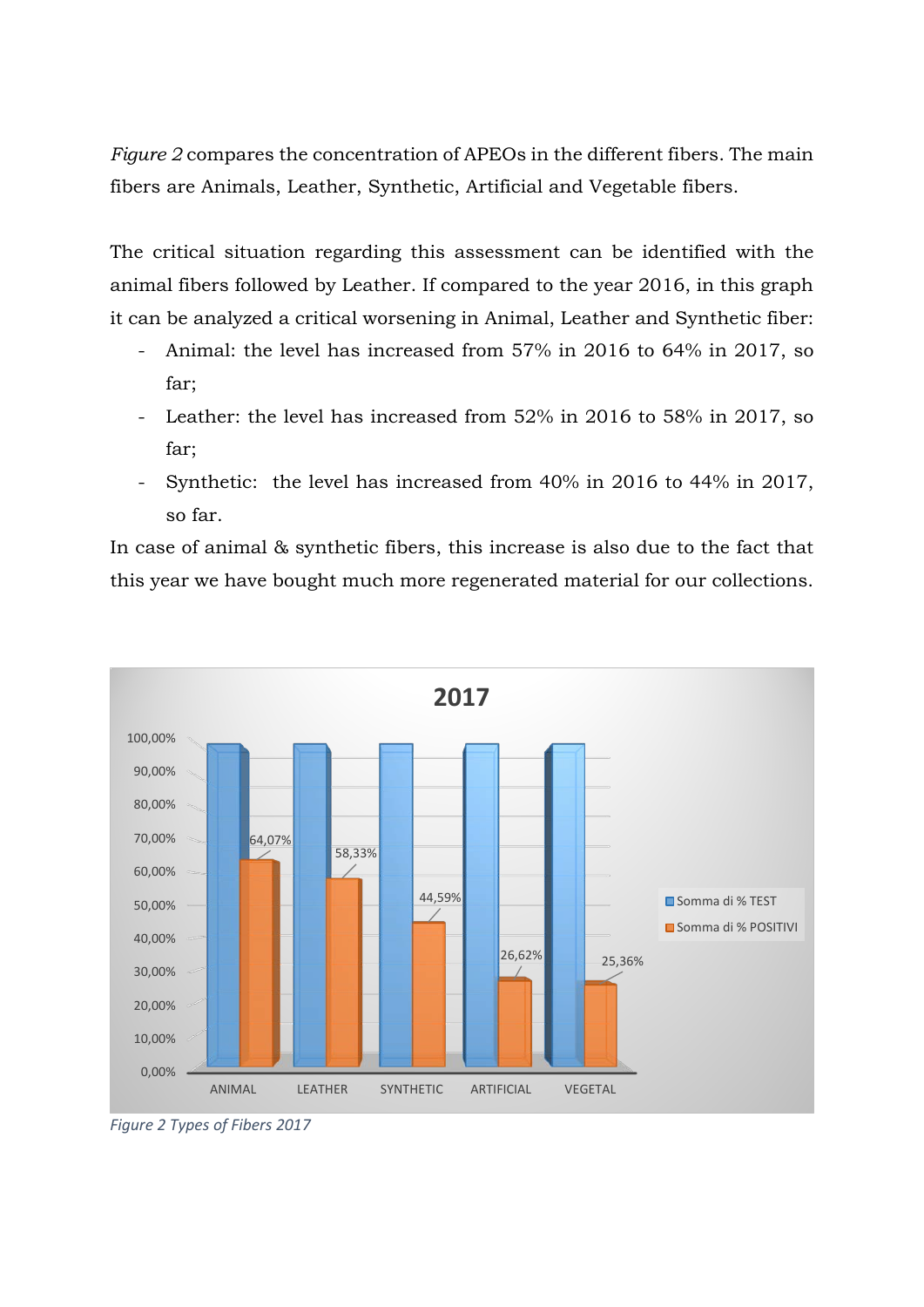In *Figure 3* the APEOs' concentration is identified by country. The following graph lists the countries with highest amount of tests. It can be clrearly observed the percentage of fail tests in each country.

Some of the most important countries show a meaningful changes from 2015 and 2016, important to be highlhited:

- SOUTH COREA: test show a significante rise of the percentage of failed tests. From 32% in 2015 to 21% in 2016 to 57% in South Corea.
- ITALY: tests show a rise of the percentage of failed tests. From 28% in 2015 to 42% in 2016 to 49% in 2017;
- INDIA: tests show a rise of the percentage of failed tests. From 41% in 2015 to 48% in 2016 to 45% in 2017;
- CHINA: tests show a constant improvement since 2015. From 60% in 2015 the failed tests has been lowered to 45% in 2017, so far;
- However, it is important to underline that the amount of established test is 18 tests.



*Figure 3 APEOs concentration divided by country in 2017*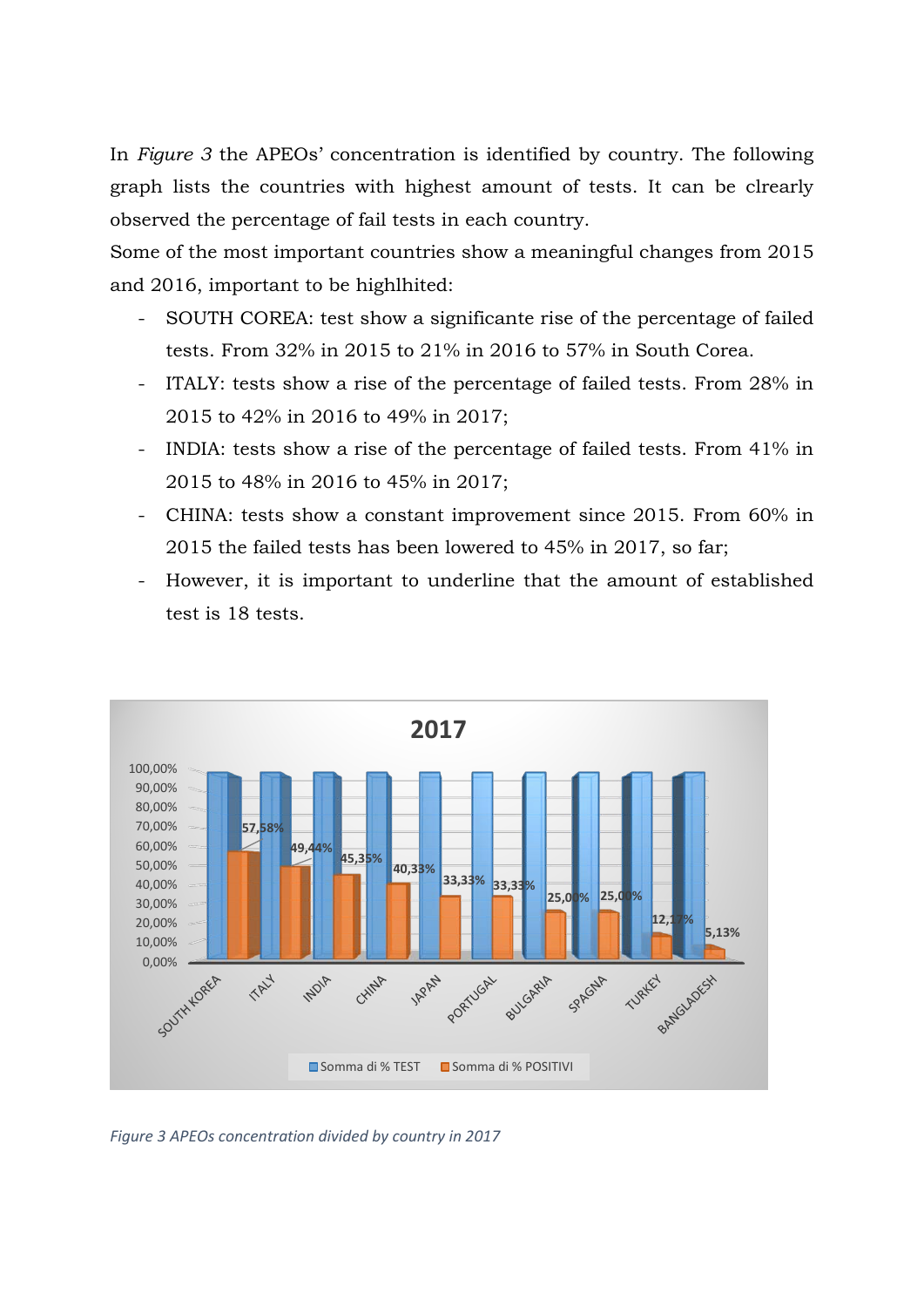We are considering, as an acceptance limit, 1 mg/kg APEOS concentration. All the samples having an APEOS concentration greater than that have to be considered as failed.

FAILED percentage is about 35.5 in 2017%.

*Figure 4* as said before, every test having a higher level of concentration than 1 mg/kg is considered failed. However, it is significant to dived the concentration of APEOs in different ranges.

This graph is one of the most important during this test analyis.

It underlines the improvmet achieved by Miroglio Fashion. It is important to focus on the improvement point.

First of all, the concentration above 100 has decreased to 2% (3% in 2016). Moreover, the value between 10 and 50 has as well decreased to 10% from 12 in 2016%.

It means that in total  $86\%$  ( $63\%$  +  $22\%$ ) of the tests are below 10. In three years, Miroglio Fashion has passed from 80% (<10) to 86% (<10) in 2017. Decreasing the cricital values above 50 from 7% in 2015 to 4% in 2017 (*figure 5/6/7*).



*Figure 4 APEOs concentration 2017*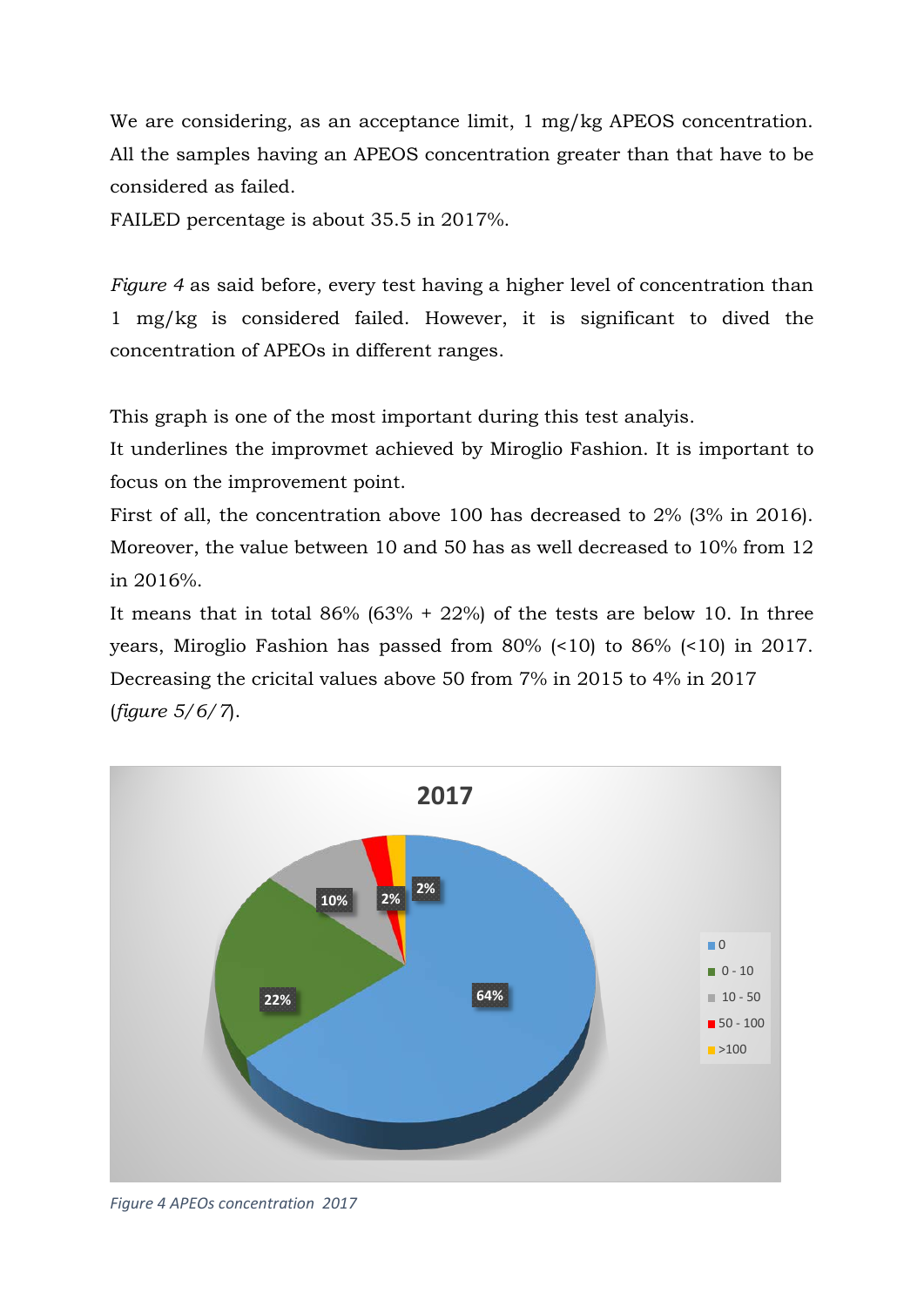